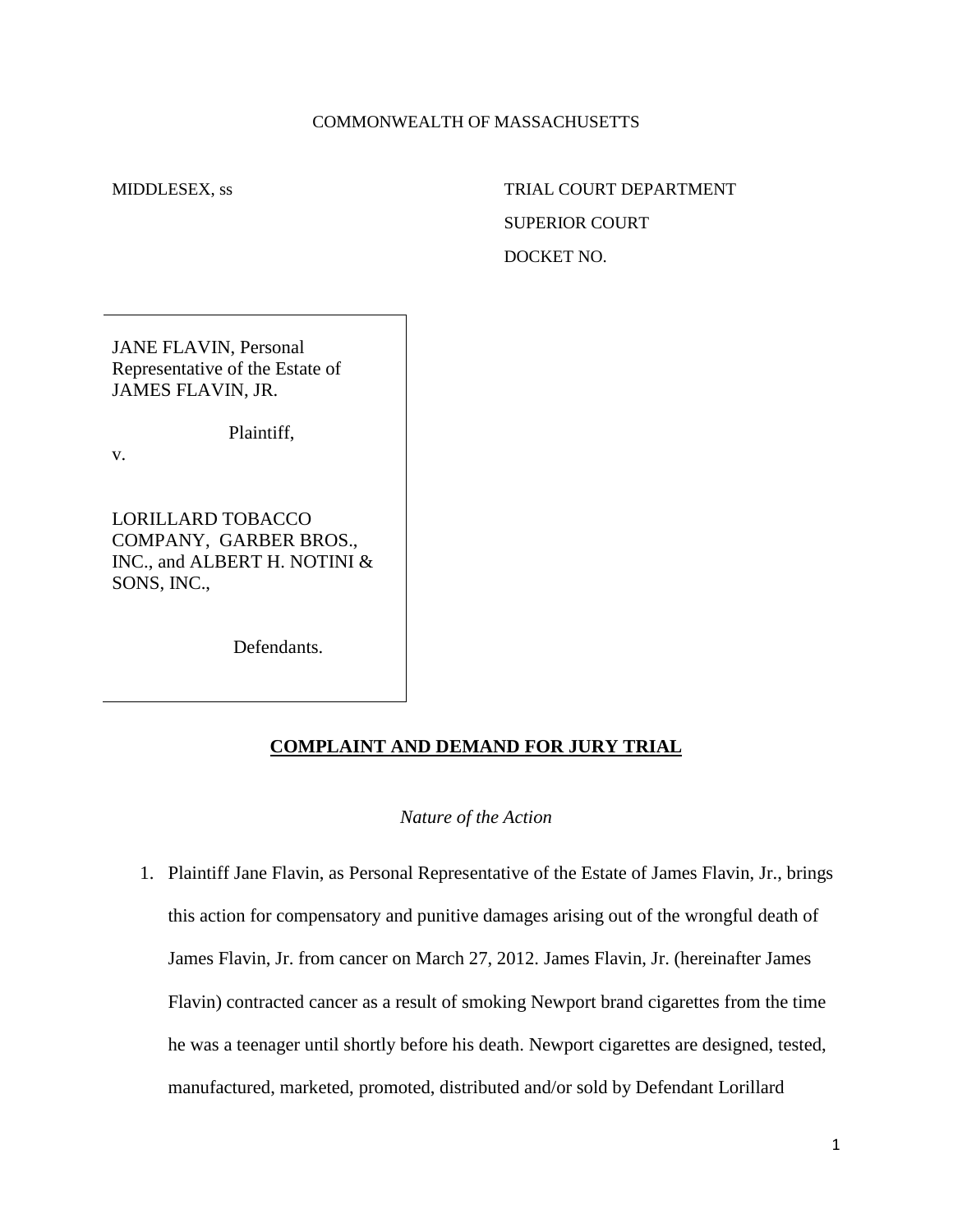Tobacco Company ("Lorillard"). Newport cigarettes were defective and unreasonably dangerous and should not have been sold to James Flavin at any time.

- 2. Defendant Lorillard Tobacco Company has known for decades that cigarette smoking causes a variety of potentially fatal diseases and that the nicotine contained in its cigarettes is a highly addictive drug. *United States v. Philip Morris USA, Inc*., 449 F. Supp. 2d 1, 146-307 (D.D.C. 2006). Lorillard has consistently engaged in a public relations campaign to mislead, confuse, and deceive the public, including Mr. Flavin, as to the dangerousness of its cigarettes and the addictive quality of the nicotine contained therein. Since the 1950's Lorillard, having joined industry trade associations such as the Tobacco Industry Research Committee ("TIRC"), publically pledged to "to aid and assist research into tobacco use and health." Contrary to such public statements, Lorillard has since that time actually done everything it can to conceal and distort information about the negative health consequences of smoking cigarettes.
- 3. Lorillard's own archives show that it has known for decades that nicotine is an addictive drug and that its products are nicotine delivery devices. Lorillard internal documents from the 1960s show that the company had knowledge that the "kick" of a cigarette is "due to the concentration of nicotine in the blood-stream which ... is a product of the quantity of nicotine in the smoke and the speed of transfer of that nicotine from the smoke to the blood-stream." Defendant Lorillard has also internally researched and acknowledged addiction can be intensified through adjustment and manipulation of the amount of nicotine in cigarettes and the method of nicotine delivery. Lorillard has used this information to manipulate the nicotine delivery of its cigarettes so as to initiate and maximize addiction in smokers such as Mr. Flavin.

2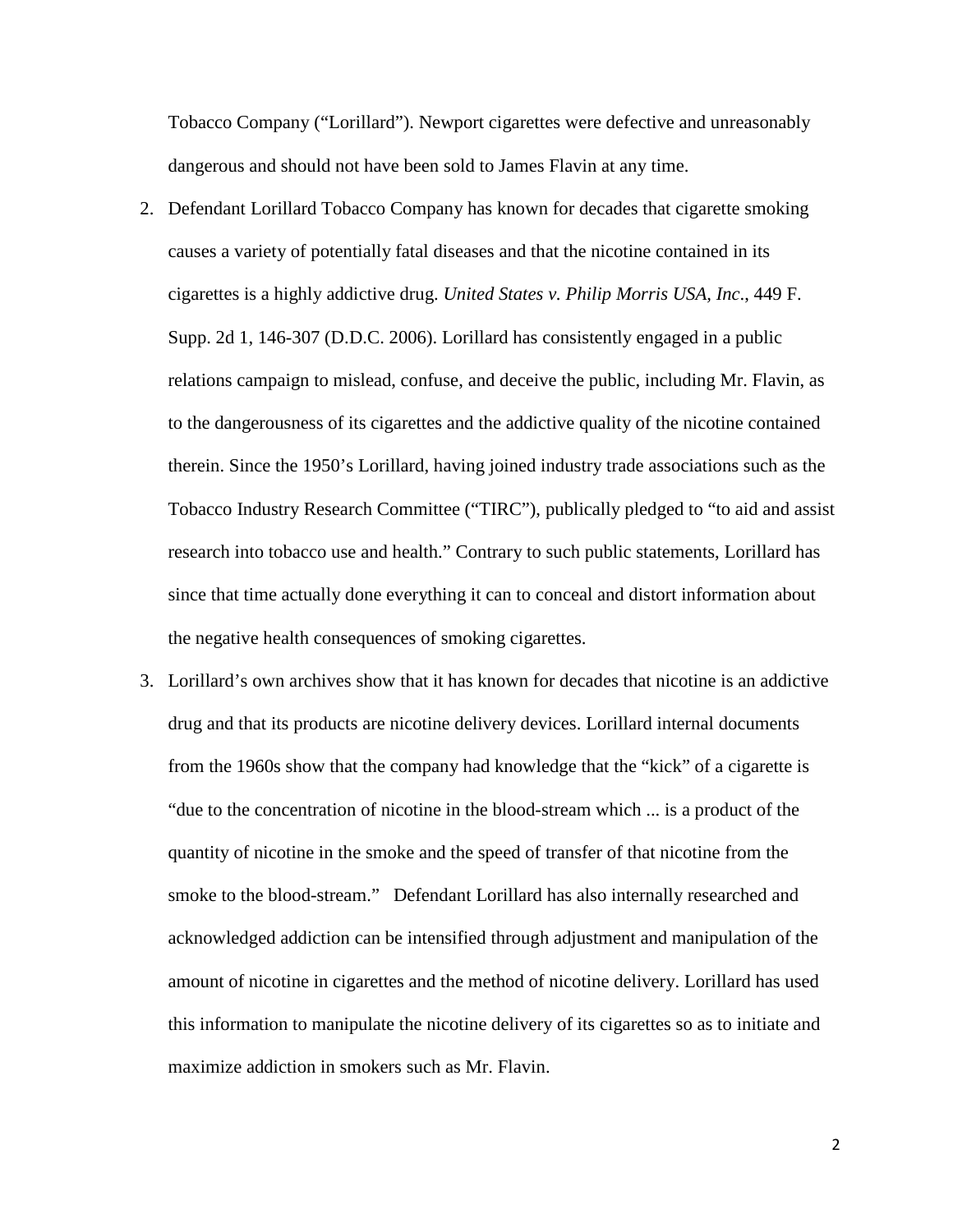- 4. Defendant Lorillard has also known for decades that most smokers begin smoking as children. Despite this knowledge, and with knowledge that cigarette smoking is hazardous to one's health, Lorillard has often employed marketing techniques designed to attract children and teenagers to smoking. Such techniques include handing out free samples, promotional items, and specially designed advertisements used to appeal to children and adolescents.
- 5. Defendant Garber Bros., Inc. and Albert H. Notini & Sons, Inc. distributed Newport brand cigarettes to various stores in the Boston, Massachusetts, Belmont, Massachusetts, and Marshfield, Massachusetts areas during the time that James Flavin was purchasing and smoking Newport brand cigarettes. James Flavin primarily purchased his Newport brand cigarettes at various stores in Belmont, Massachusetts, Boston, Massachusetts, and Marshfield, Massachusetts. The Newport brand cigarettes that Garber Bros., Inc. and Albert H. Notini & Sons, Inc. distributed were defective and unreasonably dangerous and should not have been, at any time, sold to James Flavin.
- 6. Plaintiff Jane Flavin, Personal Representative of the Estate of James Flavin, Jr., seeks compensatory and punitive damages for the wrongful conduct alleged in this Complaint, which proximately caused the conscious pain and suffering and wrongful death of James Flavin.

# *The Parties*

7. Plaintiff, Jane Flavin, is a resident of Belmont, Massachusetts. She is the wife of, and Personal Representative of the Estate of, James Flavin, Jr. She brings this action pursuant to G.L. c. 229, § 2 and G.L. c. 228, § 1.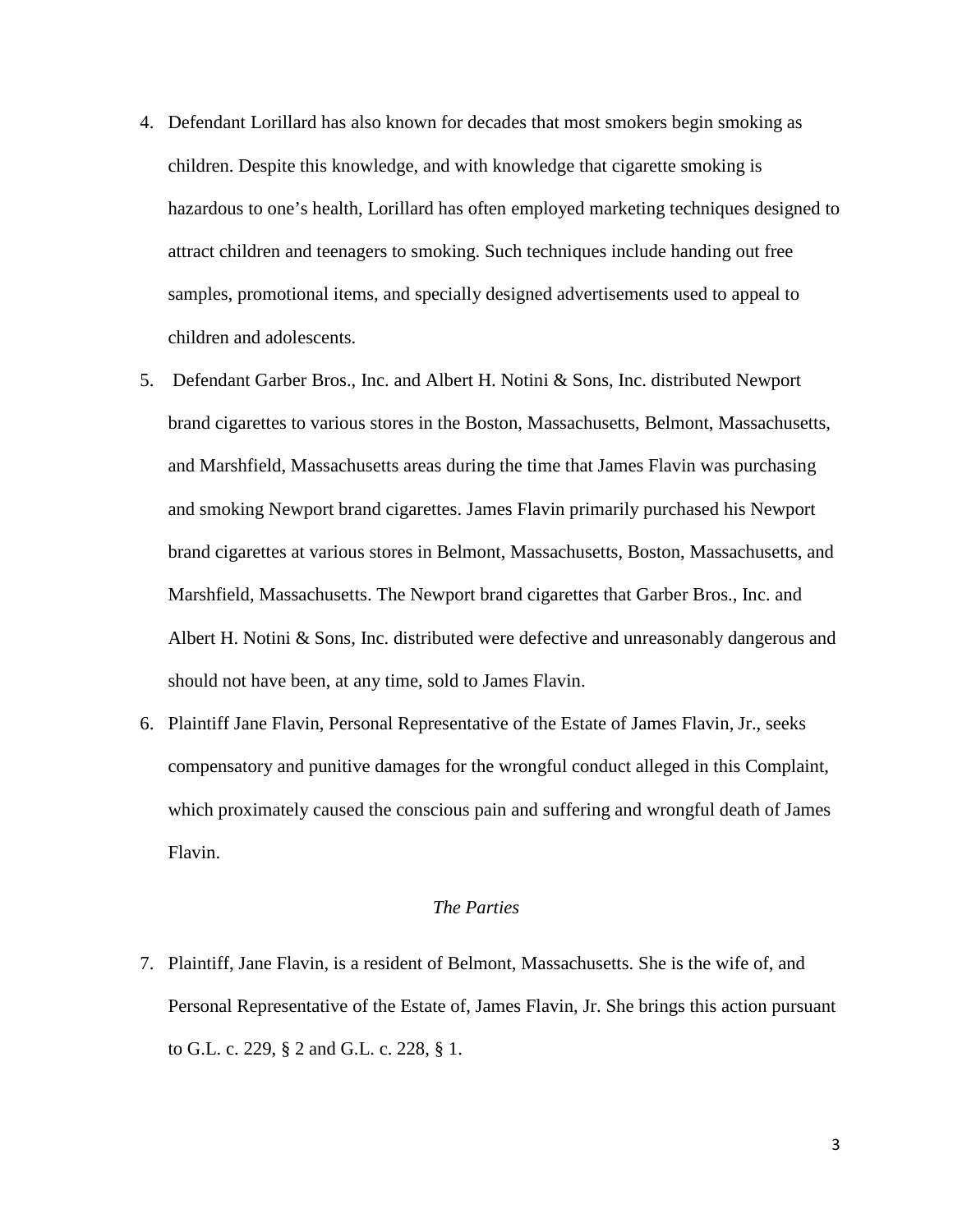- 8. Defendant Lorillard Tobacco Company ("Lorillard") is a North Carolina corporation that conducts business in the Commonwealth of Massachusetts. Lorillard manufactures, advertises, and sells Newport cigarettes throughout the United States, including the Commonwealth of Massachusetts.
- 9. Garber Bros., Inc. is a Massachusetts corporation with its principal/and or usual place of business at Route 139 & Kay Way, Stoughton, Massachusetts 02072.
- 10. Albert H. Notini & Sons, Inc. is a Massachusetts corporation with its principal/and or usual place of business at 225 Aiken Street, Lowell, Massachusetts 01854.
- 11. At all pertinent times, Defendants acted through their duly authorized agents, servants and employees who were then acting in the course and scope of their employment, and in furtherance of the business of Defendants.
- 12. All Defendants did and continue to do business in the Commonwealth of Massachusetts; made contracts to be performed in whole or in part in the Commonwealth; and/or manufactured, tested, sold, offered for sale, supplied cigarettes, or placed cigarettes in the stream of commerce, or in the course of business, materially participated with others in so doing; and performed such acts as were intended to, and did, result in the sale and distribution in the Commonwealth of cigarettes from which the Defendants derived substantial revenue, directly or indirectly. All Defendants also caused tortious injury by acts or omissions in the Commonwealth, and/or caused tortious injury in the Commonwealth by acts or omissions outside the Commonwealth.

#### *Jurisdiction and Venue*

13. This Court has jurisdiction over the subject matter of this action pursuant to G.L. c. 212,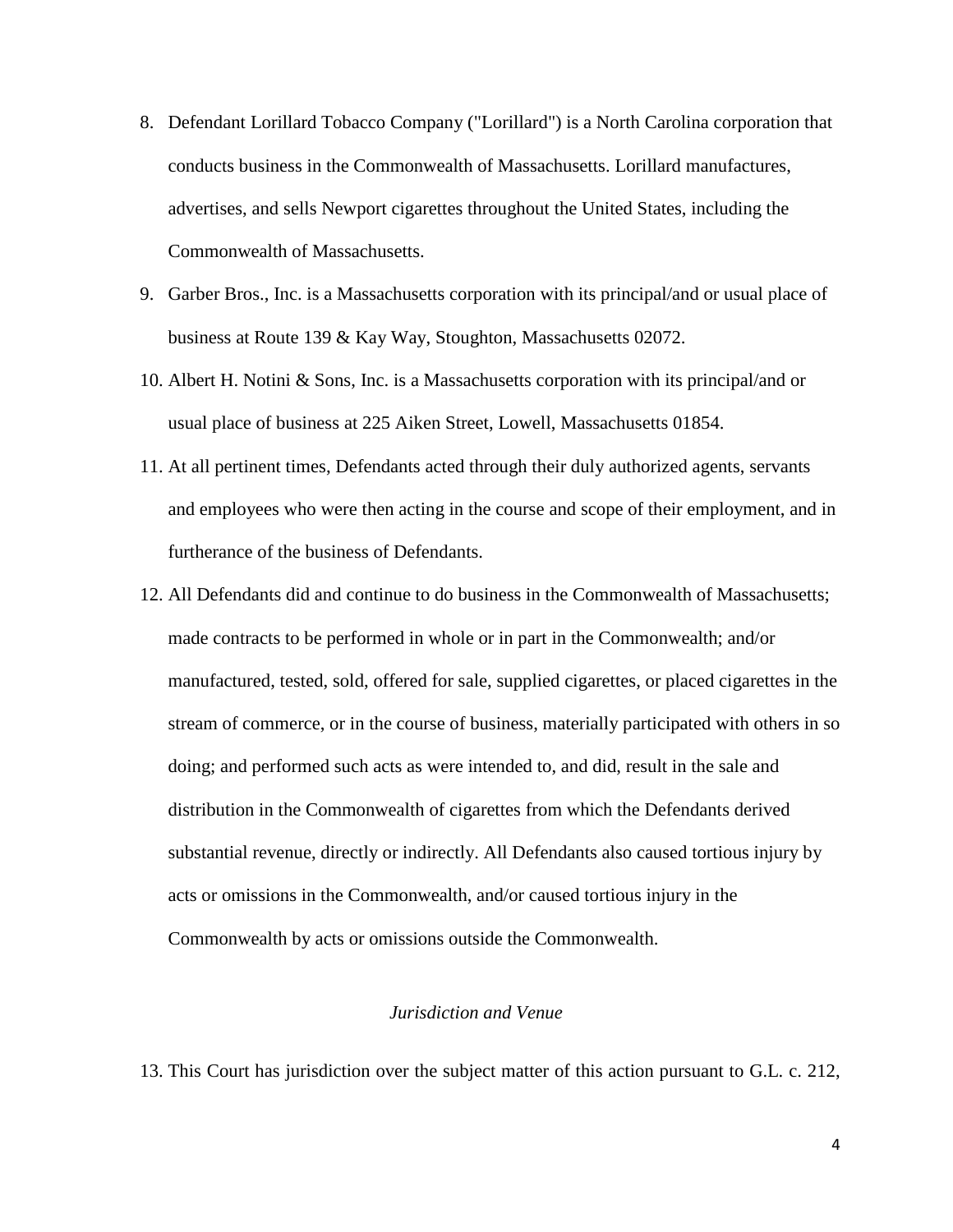§ 4. This Court has personal jurisdiction over the Defendants pursuant to G.L. c. 223A, §§ 2 and [3.](http://www.westlaw.com/Link/Document/FullText?findType=L&pubNum=1000042&cite=MAST223AS3&originatingDoc=Iff1725ee20b811dbbffafa490ee528f6&refType=LQ&originationContext=document&vr=3.0&rs=cblt1.0&transitionType=DocumentItem&contextData=(sc.RelatedInfo))

14. Venue is proper in Middlesex County pursuant to G.L. c. 223, §§ 7 and 8(4).

#### *Factual Background*

- 15. Starting on or about 1957, James Flavin began smoking Lorillard brand Newport cigarettes. Mr. Flavin began smoking before he was fifteen years old and continued to smoke Newports for over 50 years thereafter. At the time Mr. Flavin began smoking cigarettes he was unable to appreciate the health risks and addictive nature of smoking Newport cigarettes. Mr. Flavin frequently purchased his Newports at various locations in Boston, Belmont, and Marshfield Massachusetts.
- 16. At all times relevant to this Complaint, Lorillard knowingly made material misrepresentations and/or omissions to the public, including James Flavin, about the link between smoking and various diseases, and, in particular, misrepresented that nicotine is not addictive. There is, however, a substantial body of internal documents that shows that Lorillard has been aware for decades of nicotine's addictive properties and just how important nicotine is to cigarette smokers.
- 17. Lorillard made the above representations despite a substantial body of evidence, including evidence developed by Lorillard and other cigarette manufacturers, indicating that nicotine is not only addictive, but is the reason why people, including James Flavin, smoked. Rather than acknowledging what it has known for years, that the primary purpose of nicotine is to provide a pharmacological effect on the smoker that leads to and sustains addiction, Lorillard has for decades used various misleading tactics to conceal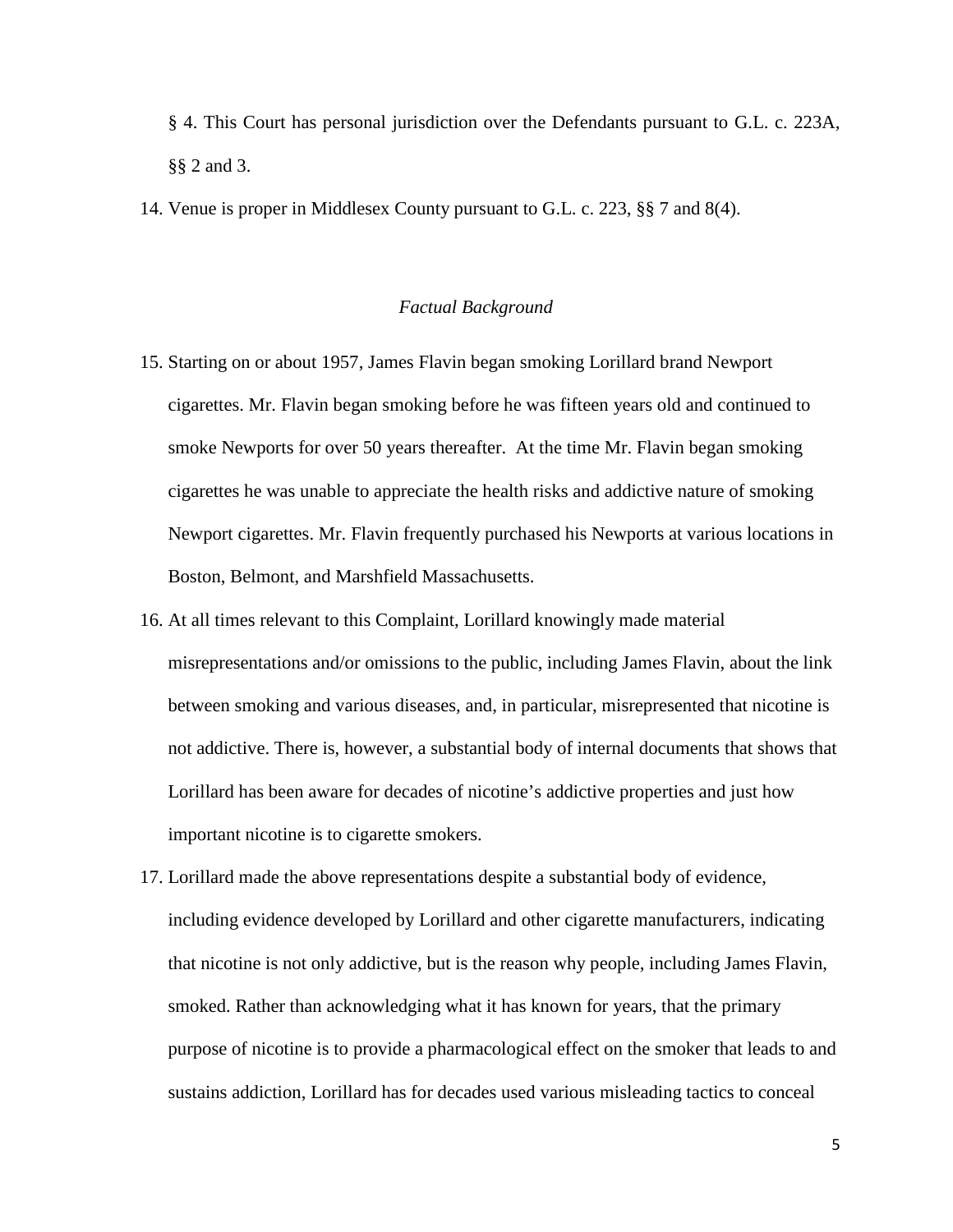the true role of nicotine, such as claiming falsely that nicotine is needed in cigarettes for taste. As recently as 1994, then Chairman and CEO of Lorillard, Andrew H. Tisch, testified before the U.S. House of Representatives that it was his belief that "nicotine is not addictive."

- 18. Lorillard has purposely manipulated and controlled the tar and nicotine content and delivery methods of its tobacco products, including Newport cigarettes, to create and maintain smokers' addiction to cigarettes.
- 19. Lorillard has known and/or should have known for years that Newport cigarettes cause human diseases, including cancer, and contain carcinogenic additives that intensify the dangers of smoking. Lorillard, directly and through its trade associations, concealed and/or failed to disclose to the public and to James Flavin the true facts about the health hazards of smoking Newport cigarettes, including their highly addictive qualities, at the time he began smoking and for many years thereafter. Lorillard's decades-long concealment of and/or failure to disclose the true facts about smoking, disease, and addiction had devastating consequences for James Flavin. James Flavin, and many other members of the public, were denied the ability to make an informed decision about smoking Newports because information concerning the addictiveness of cigarettes, as well as the associated health consequences of smoking them, were being actively manipulated and concealed by Lorillard.
- 20. Lorillard directly, and through its trade associations, the Tobacco Institute and the Center for Tobacco Research (the successor in interest to the Tobacco Industry Research Committee) manipulated James Flavin through a campaign of disinformation calculated

6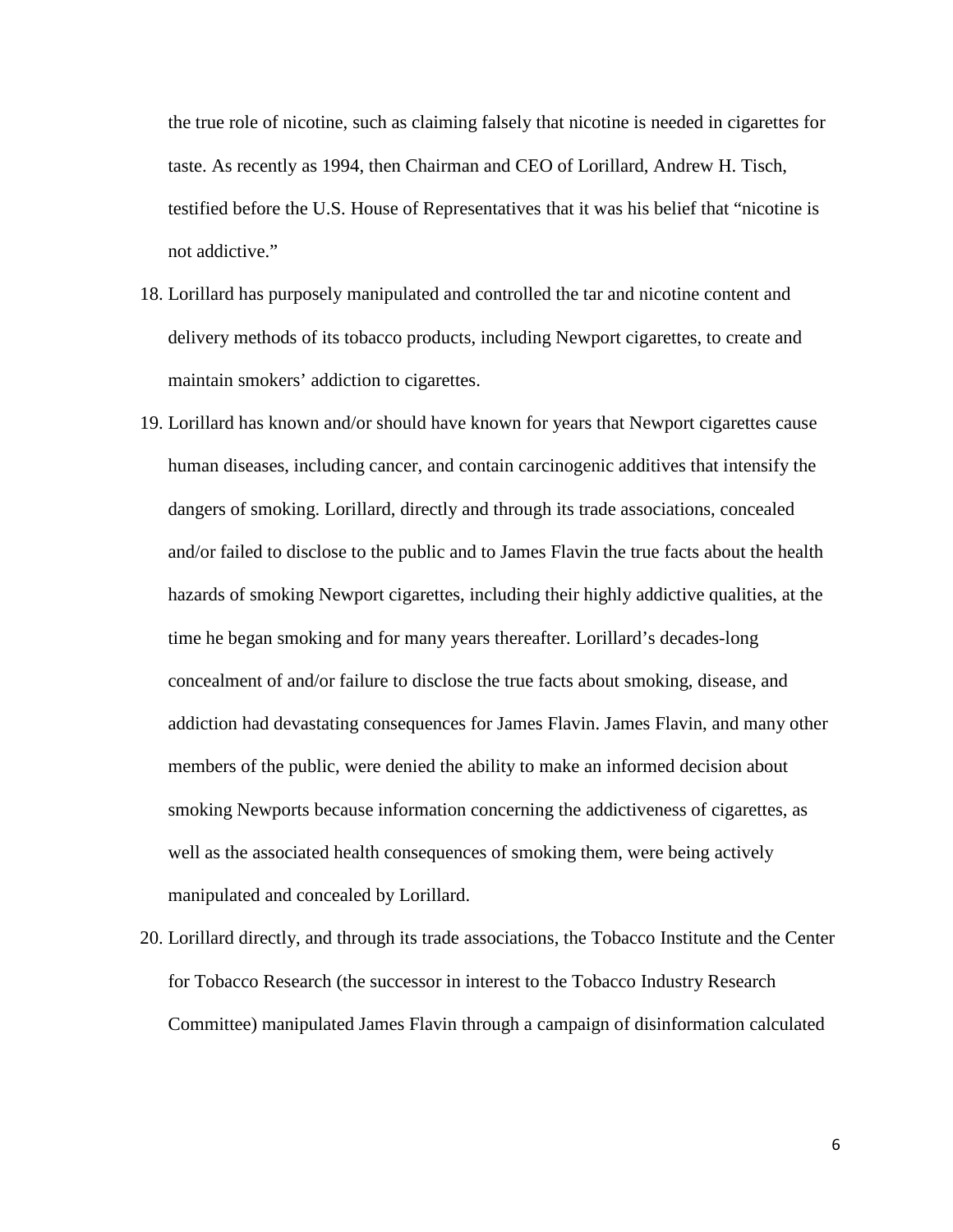to mislead the public about the health risks of smoking and to create doubt in the minds of smokers about the link between smoking and human disease.

- 21. Public statements from Lorillard and its trade associations, were made with the expectation that consumers, including James Flavin, would rely on such statements in making decisions about whether to start, or to continue, smoking cigarettes.
- 22. As recently as 2004 Lorillard CEO Martin Orlowsky publically refused to admit the true harm of cigarette smoking. When asked "Why hasn't Lorillard specifically stated publicly that smoking causes any diseases other than … emphysema, COPD or heart disease?", Mr. Orlowsky's response was to deny that there is enough scientific evidence to warrant saying cigarette smoking "does cause" certain human disease, instead asserting "Lorillard's longstanding position, as long as I've been with the company, is that certainly smoking can, and is a *risk factor* for those diseases." [emphasis added]. In 2006, Federal District Judge Kessler found in *United States v. Philip Morris USA, Inc*., that Lorillard had still not publically admitted that smoking causes cancer. *United States v. Philip Morris USA, Inc*., 449 F. Supp. 2d 1, 208 (D.D.C. 2006).
- 23. As a result of Lorillard's campaign of disinformation, Mr. Flavin became addicted to smoking as a child and became a habitual smoker. Mr. Flavin regularly smoked between two and three packs of Newport cigarettes per day, and was only able to quit shortly before his death. He tried throughout his life, unsuccessfully, to overcome his addiction and quit smoking Newport cigarettes.
- 24. James Flavin was diagnosed with lung cancer in April 2011 as a result of his history of smoking Newport brand cigarettes. He was diagnosed with this devastating disease after previously fighting head and neck cancer for years. In order to treat his lung cancer, Mr.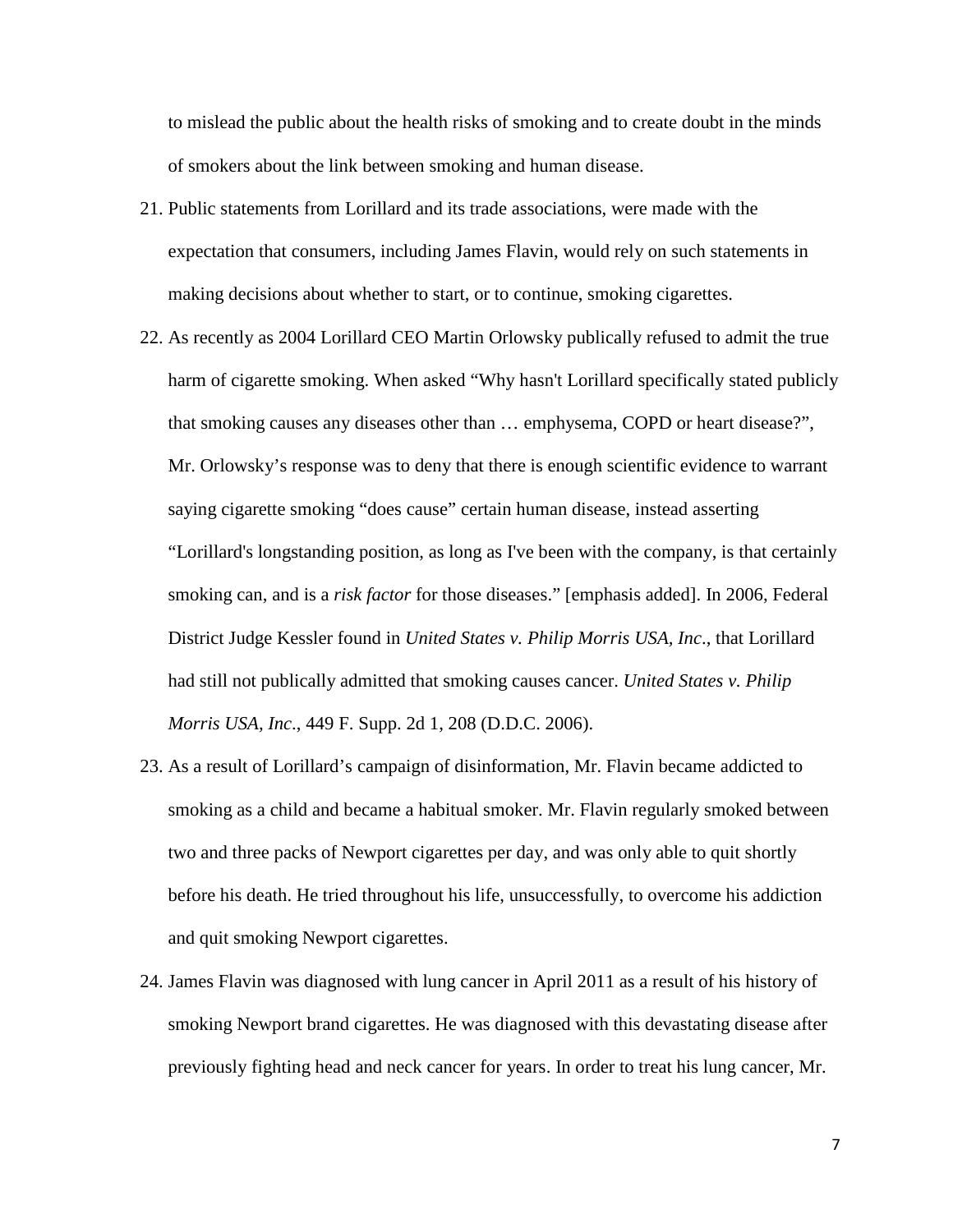Flavin thereafter underwent painful and exhausting radiation treatment and chemotherapy. Towards the end of his life Mr. Flavin's disease often caused him to feel like he was drowning. Instead of spending years enjoying the companionship of his wife, children, and grandchildren in retirement, Mr. Flavin spent the final days of his life in hospice care before dying on March 27, 2012.

# *Breach of Warranty* (Against All Defendants)

- 25. Plaintiff restates and incorporates herein the foregoing paragraphs 1-24 of his Complaint.
- 26. Defendants have been engaged for many years in the business of manufacturing, testing, designing, advertising, marketing, packaging, selling, and/or distributing, and placing into the stream of commerce in and into Massachusetts, cigarettes, including Newport cigarettes.
- 27. The Newport cigarettes manufactured and sold by Defendants were expected to and did reach James Flavin in substantially the same condition they were in when originally manufactured, distributed, and sold by Defendants.
- 28. Defendants, as the manufacturers, sellers, marketers and/or distributors of Newport cigarettes, impliedly warranted that such cigarettes were merchantable and fit for the ordinary purposes for which they were intended.
- 29. Defendants breached this warranty because the Newport cigarettes manufactured, sold, and distributed by Defendants to James Flavin, and other members of the public, were defective and unreasonably dangerous to users and consumers, because such cigarettes were carcinogenic, addictive, and contained dangerous levels of tar, nicotine and other dangerous substances. The foreseeable risks posed by Defendants' Newport cigarettes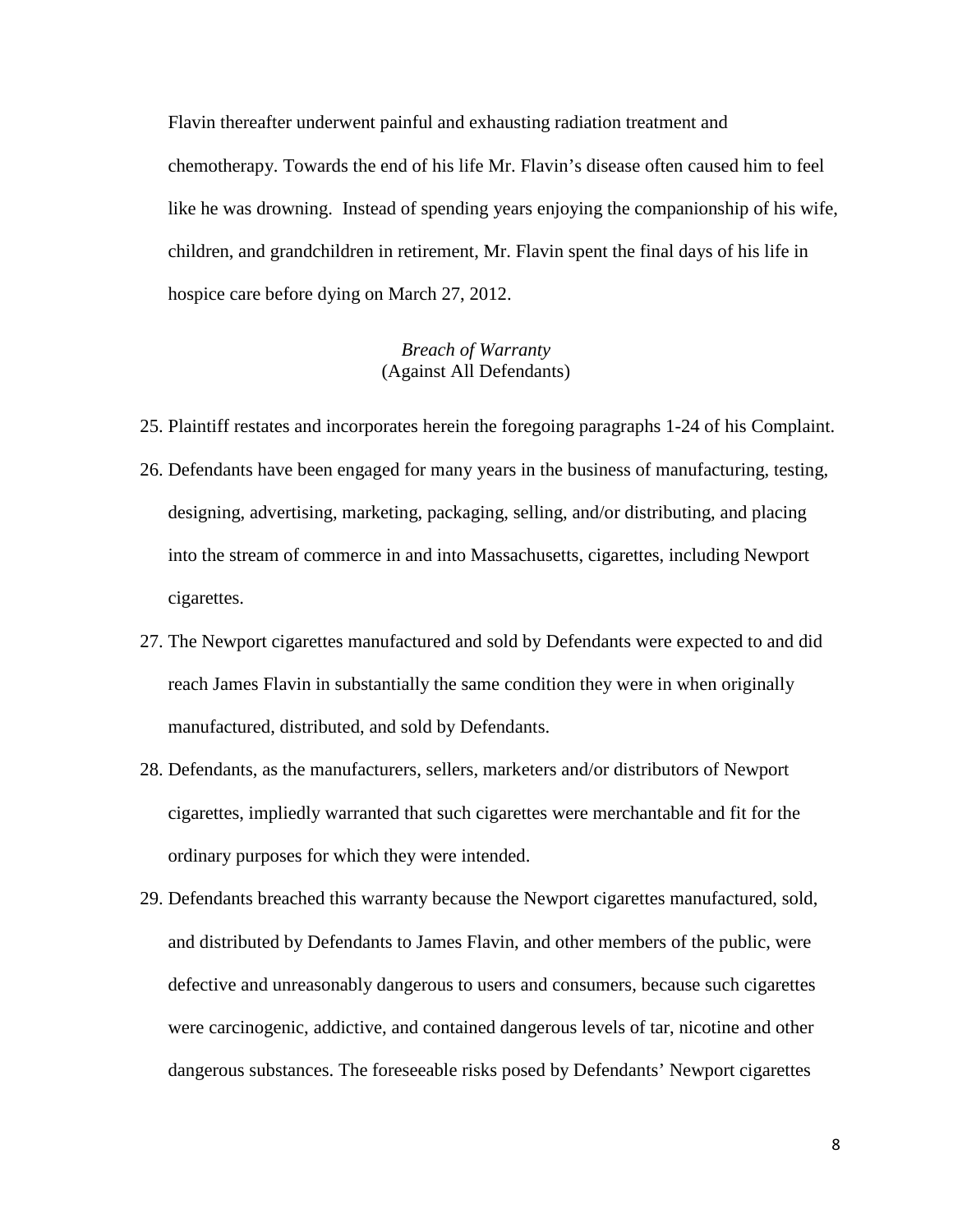could have been reduced or eliminated by Defendants' adoption of a safer reasonable alternative design, as was previously held against Lorillard in the case of *Evans v. Lorillard Tobacco Co.,* Suffolk Superior Docket No. 2004-2840-B, *aff'd in relevant part,*  465 Mass. 411 (2013).

- 30. At all times relevant to this Complaint, James Flavin used and consumed the Newport cigarettes manufactured, sold, and distributed by Defendants in the manner in which Defendants intended and expected such cigarettes to be used.
- 31. As a proximate result of Defendants' breach of warranty, James Flavin contracted cancer and died, and Plaintiff is therefore entitled to recover the damages sought in this Complaint.

# *Violations of G.L. c. 93A, Section 9* (Against All Defendants)

- 32. Plaintiff restates and incorporates herein the foregoing paragraphs 1-31 of his Complaint.
- 33. The Defendants have committed unfair and deceptive acts and practices in violation of Massachusetts' Consumer Protection Act, G.L. c. 93A, § 2(a) and regulations promulgated thereunder. These violations include, but are not limited to, Defendants' breach of their implied warranty of merchantability, in violation of G.L. c. 93A, § 2, by manufacturing, selling and/or distributing Newport cigarettes in a defective condition unreasonably dangerous to users and consumers, including James Flavin, because such cigarettes were carcinogenic, addictive, and contained dangerous levels of tar, nicotine, and other substances, and there was a safer reasonable alternative design.
- 34. Lorillard also violated Massachusetts' Consumer Protection Act, G.L. c. 93A, § 2 by engaging in business practices that were oppressive or otherwise unconscionable.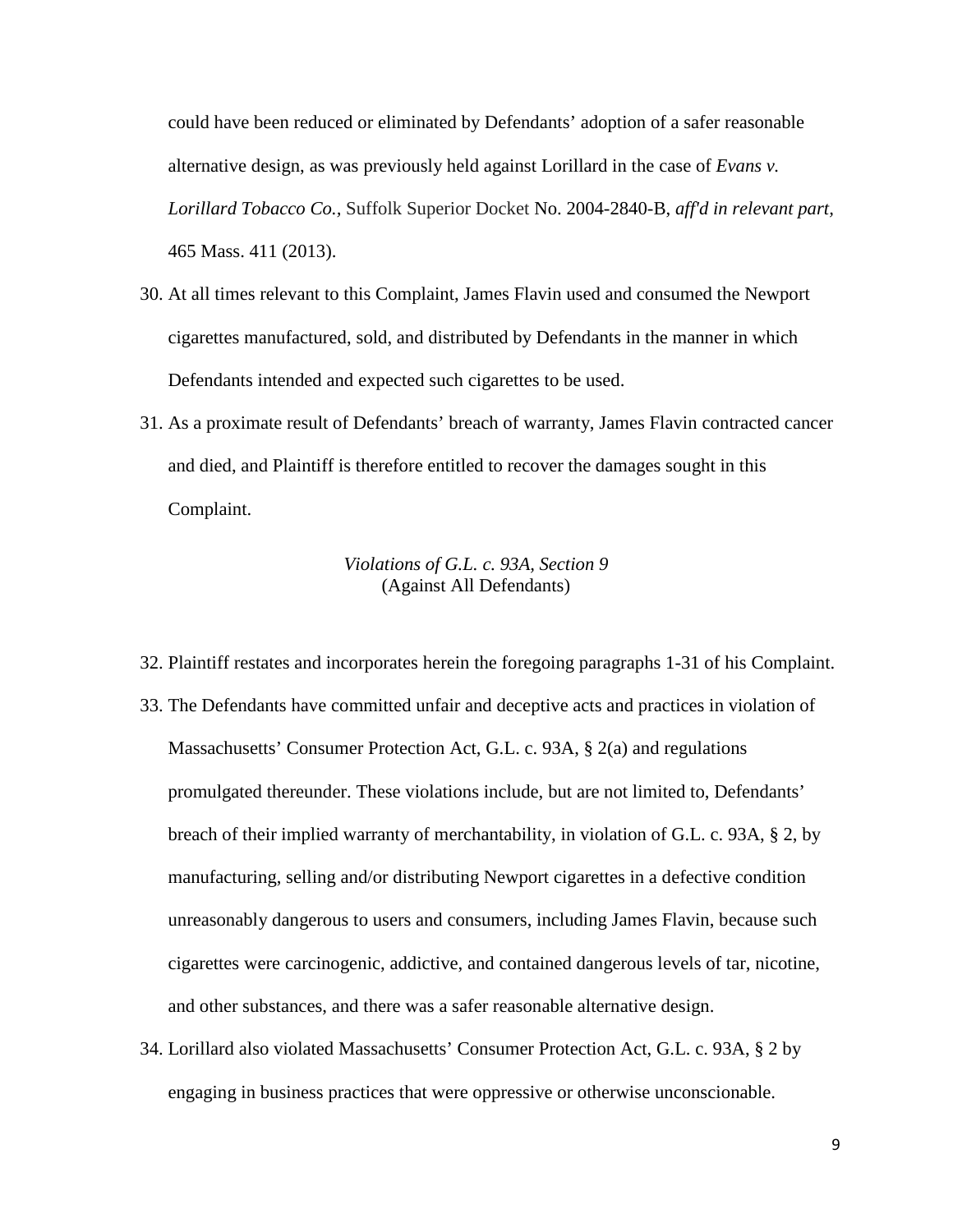Lorillard's campaign of public deception described above was calculated to confuse the public as to the dangerousness of cigarettes and the addictiveness of the nicotine contained therein. Such misleading statements and representations were made to increase Lorillard's own profits and without regard for the health and safety of consumers, including James Flavin.

- 35. By letter dated February 23, 2015, Plaintiff sent a demand for relief to all Defendants, in accordance with [G.L. c. 93A, § 9\(](http://www.westlaw.com/Link/Document/FullText?findType=L&pubNum=1000042&cite=MAST93AS9&originatingDoc=Iff1725ee20b811dbbffafa490ee528f6&refType=LQ&originationContext=document&vr=3.0&rs=cblt1.0&transitionType=DocumentItem&contextData=(sc.RelatedInfo))3). In response, Defendants failed or refused to make a reasonable offer of settlement.
- 36. As a proximate result of Defendants' unfair and deceptive trade practices, James Flavin developed lung cancer and died, and Plaintiff is entitled, pursuant to [G.L. c. 93A, § 9,](http://www.westlaw.com/Link/Document/FullText?findType=L&pubNum=1000042&cite=MAST93AS9&originatingDoc=Iff1725ee20b811dbbffafa490ee528f6&refType=LQ&originationContext=document&vr=3.0&rs=cblt1.0&transitionType=DocumentItem&contextData=(sc.RelatedInfo)) to recover the damages sought in this Complaint.

## *Negligence*  (Against All Defendants)

- 37. Plaintiff restates and incorporates herein the foregoing paragraphs 1-36 of his Complaint.
- 38. Defendants owed James Flavin a duty to exercise reasonable care in the design, development, testing, marketing, promotion, packaging, sale, and/or distribution of Newport cigarettes.
- 39. Defendants owed James Flavin, and other foreseeable users, a duty to disclose to users of Newport cigarettes the ever growing knowledge that smoking Newport cigarettes can lead to a variety of human diseases.
- 40. Defendants breached their duty to exercise reasonable care in numerous respects, including but not limited to the following breaches: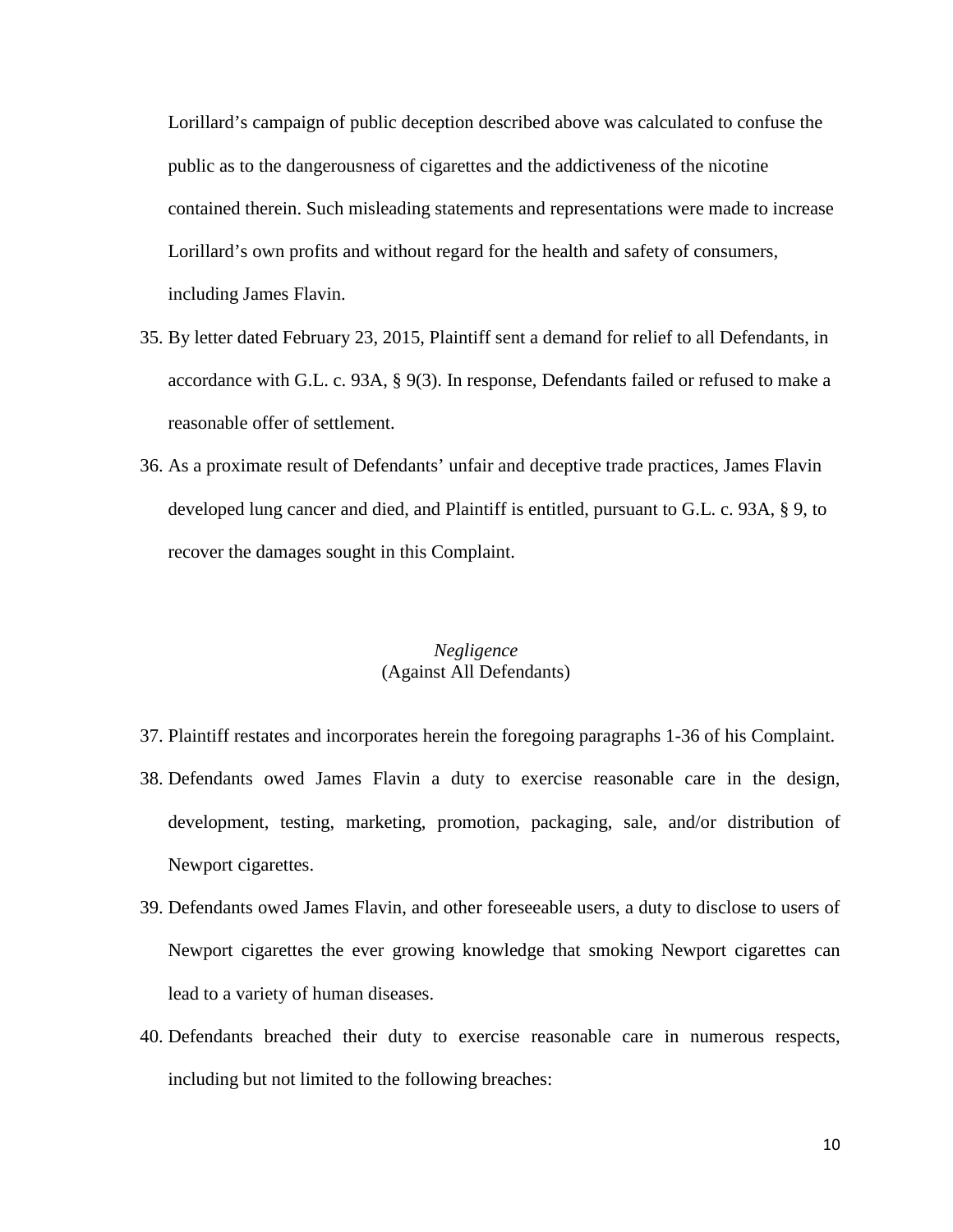- a. Defendants failed to exercise reasonable care in the design, development, testing, marketing, promotion, packaging, sale and/or distribution of Newport cigarettes;
- b. Lorillard failed to exercise reasonable care in manufacturing Newport cigarettes and knew, or should have known, that when used as intended Newport cigarettes would cause human disease. Lorillard also knew, or should have known, that when used as intended by consumers, smoking Newport cigarettes likely leads to addiction, habituation, or dependence;
- c. Lorillard failed to timely and/or ever disclose to Plaintiff, and other foreseeable users of Newport cigarettes, its own scientific research and other scientific research known to Lorillard, which showed that use of cigarettes as intended can likely lead to a variety of human diseases; and
- d. Lorillard failed to exercise reasonable care in marketing Newport cigarettes, including employing marketing tactics that intentionally and/or negligently induced minors, including James Flavin, to smoke Newport cigarettes.
- 41. As a proximate result of Defendants' negligence, James Flavin contracted cancer and

Plaintiff is entitled to recover the damages sought in this Complaint.

# *Wrongful Death* (Against All Defendants)

- 42. Plaintiff restates and incorporates herein the foregoing paragraphs 1-41 of his Complaint.
- 43. The Defendants' wrongful conduct as alleged in this Complaint caused the death of

James Flavin.

- 44. The Defendants' wrongful conduct includes, but is not limited to, the following:
	- a. The Defendants designed, developed, tested, manufactured, marketed, packaged, sold and/or distributed Newport cigarettes with carcinogenic and other harmful substances;
	- b. The Defendants designed, developed, tested, manufactured, marketed, packaged, sold and/or distributed Newport cigarettes with a level of nicotine sufficient to create and sustain addiction in smokers, including Mr. Flavin;
	- c. The Defendants designed, developed, tested, manufactured, marketed, packaged, sold and/or distributed Newport cigarettes with carcinogenic and other harmful substances and an addictive level of nicotine when reasonable alternative designs were feasible and would have reduced and/or eliminated the health dangers, including addiction, of smoking Newport cigarettes;
	- d. The Defendants manufactured, sold and/or distributed a product, Newport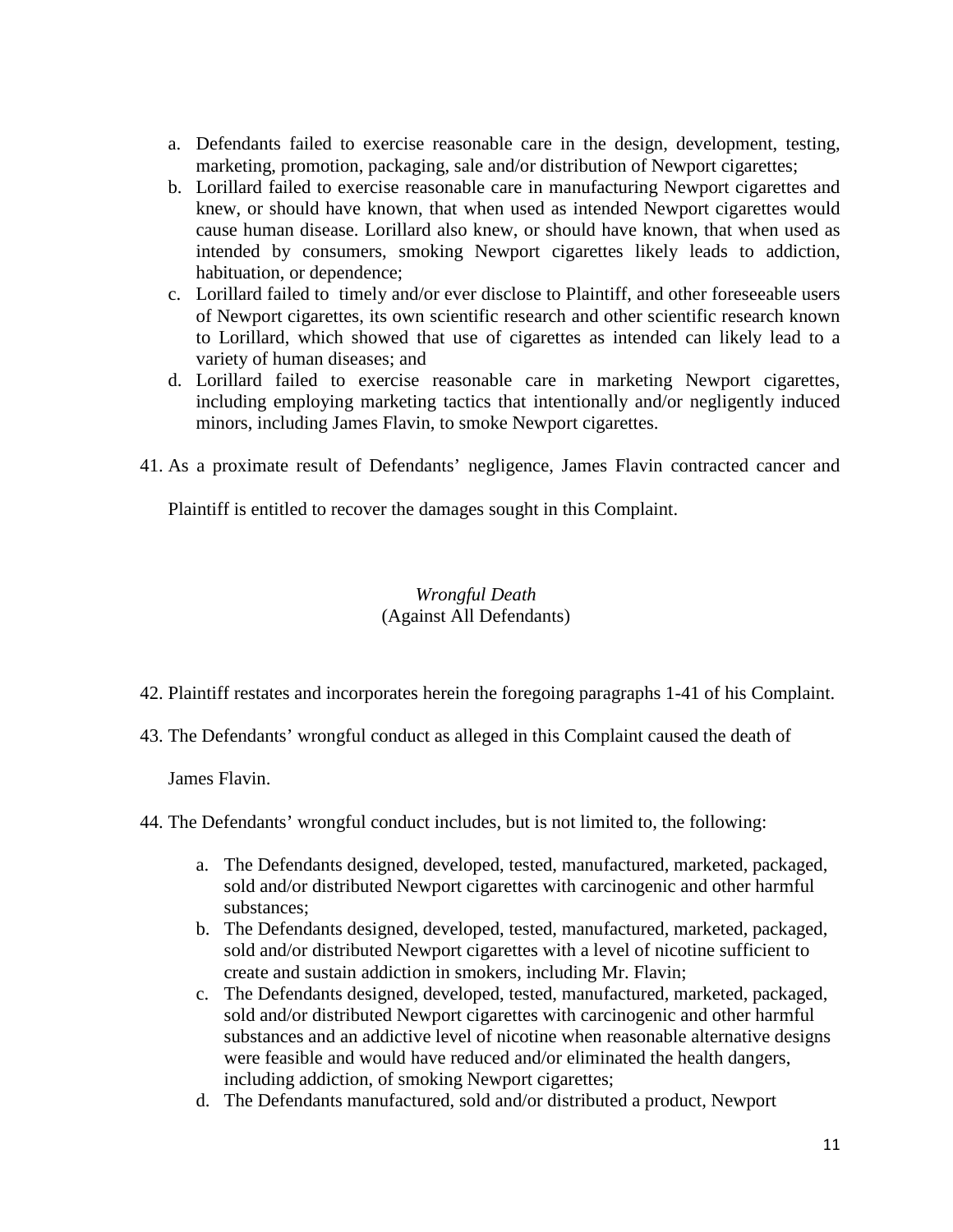cigarettes, in a defective condition unreasonably dangerous to users and consumers, including Mr. Flavin;

- e. The Defendants failed to warn Mr. Flavin and other users of the health dangers, including addiction, inherent in smoking Newport cigarettes when the Defendants knew or reasonably should have known that Newport cigarettes were likely to be dangerous when used in the manner in which Mr. Flavin used them;
- f. The Defendants failed to warn Mr. Flavin of the health dangers, including addiction, of smoking Newport cigarettes, even when Mr. Flavin had vastly inferior knowledge of such health dangers or when such health dangers were not apparent, and it was reasonably foreseeable that Mr. Flavin could be injured if a warning about such health dangers were not given;
- g. The Defendants intentionally, willfully and/or recklessly misrepresented and/or failed to disclose to Mr. Flavin that Newport cigarettes were carcinogenic, addictive, contained harmful substances and were otherwise hazardous to human health.
- 45. As a proximate result of the Defendants' wrongful conduct, Mr. Flavin contracted cancer

and died, and pursuant to G.L. c. 229, § 2, the Plaintiff is entitled to recover the damages sought in this Complaint.

## *Civil Conspiracy*  (Against Lorillard)

- 46. Plaintiff restates and incorporates herein the foregoing paragraphs 1-45 of his Complaint.
- 47. Lorillard itself, and through its trade associations, acted in concert and joined together with other manufacturers in the tobacco industry, in an unlawful and unfair manner, pursuant to a common design to conceal or omit information regarding the health consequences of cigarettes and their addictiveness, with the intention that consumers, including James Flavin, would rely on this information.
- 48. Each coconspirator knew, or in the exercise of reasonable care should have known, about the conduct of the others and about the common tortious scheme.
- 49. Lorillard itself, and through its trade associations, engaged in a myriad of overt acts in furtherance of the conspiracy. Such acts included, but are not limited to: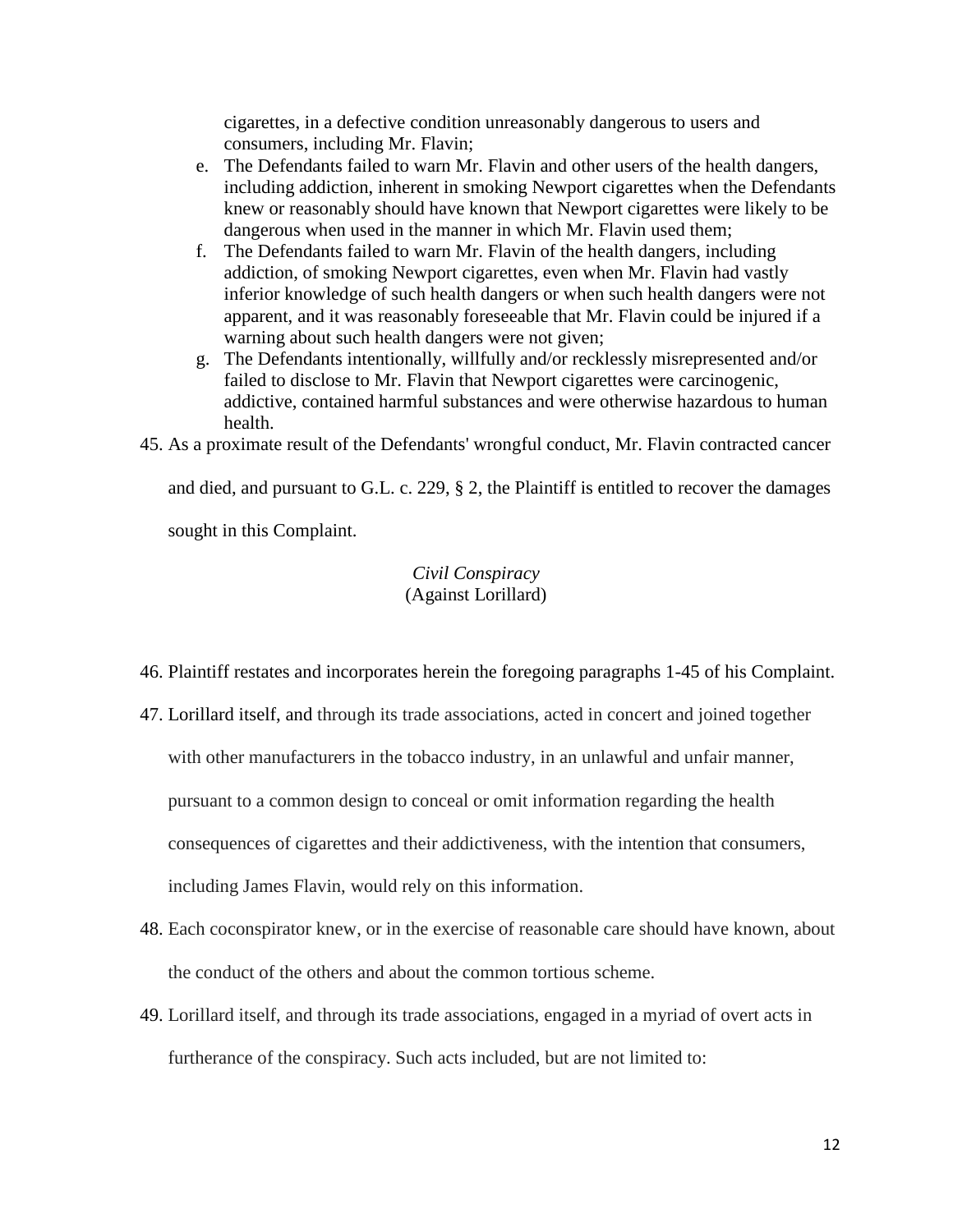- a. A meeting between Lorillard and its coconspirators in 1953 to form the Tobacco Institute Research Committee ("T.I.R.C."), eventually renamed the Council for Tobacco Research ("CTR"), an organization which claimed its purpose was to promote research on cigarette dangers, but which instead was used by Lorillard and its coconspirators to disseminate misleading information about the dangers of smoking;
- b. Meetings over the years of T.I.R.C. and its successor organization C.T.R., where the coconspirators discussed and acted upon their above stated goals;
- c. T.I.R.C. funded research studies which avoided the issue of cancer and addiction, and instead focused on other matters, while giving the impression to the public that the "cancer question" was under "investigation;"
- d. Subsequent creation of the Tobacco Institute, an organization formed for the purpose of providing misleading information concerning the dangers of cigarette use to the media and others, of which Lorillard and its coconspirators were members;
- e. The suppression of and refusal to publish, various research studies carried out by coconspirators which revealed smoking to be both harmful and additive;
- f. Meetings over the years of the Tobacco Institute, wherein Lorillard and its coconspirators discussed and acted upon their previously stated goals;
- g. Publications, news releases, telephone calls, contacts with the press, the media, the government, and others, by the Tobacco Institute and other coconspirators, consisting of suggestions to the media to present the "other side" of the "health controversy" about cigarettes, and to quote tobacco industry sources when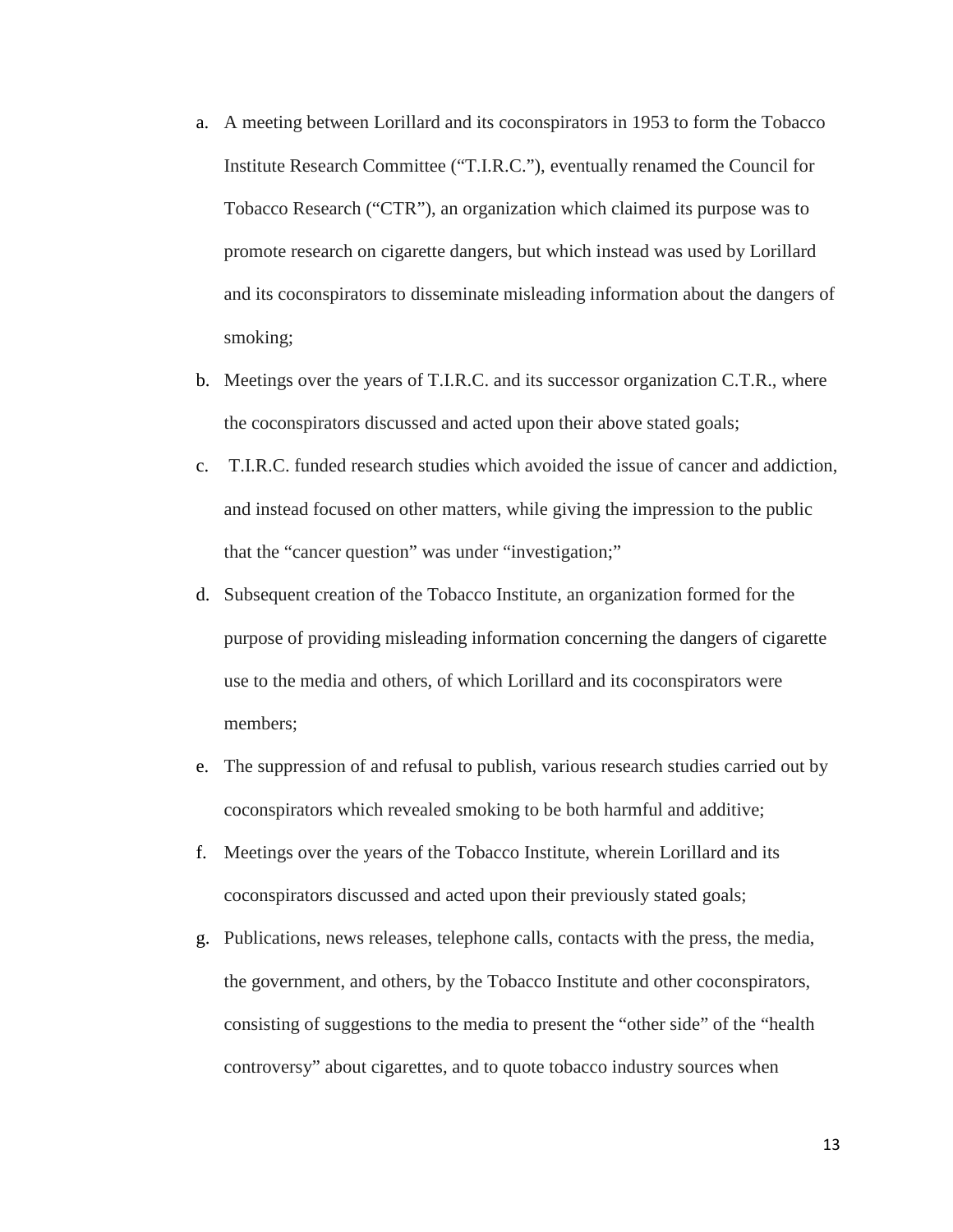reporting on scientific developments showing the dangers of cigarette smoking. These suggestions were accompanied by references to the amount of advertising carried in the magazine or newspaper and threats that such advertising would be dropped if the magazine did not comply;

- h. Numerous public statements from 1950-1962 by Lorillard and its coconspirators that falsely criticized scientific publications and reports which showed that lung cancer and other diseases were caused by cigarette smoking;
- i. A 1953 publication by T.I.R.C., consisting of 18 pages, containing false statements about the connection between smoking and lung cancer;
- j. Publication in 1954 by Lorillard and its conspirators, through T.I.R.C., of "A Frank Statement to Cigarette Smokers" (Frank Statement). The Frank Statement promised the public that Lorillard and its coconspirators would do research to reveal the true dangers of cigarette smoking. In fact, Lorillard and its coconspirators already knew at the time the Frank Statement was published, the true dangers of smoking cigarettes;
- k. Statements and publications by Clarence Cook Little, spokesman for T.I.R.C., to the effect that scientific evidence showing the dangers of cigarette smoking were "not proven" or were "merely statistical." These statements included, but were not limited to, statements made in Atlantic magazine in 1957, which were made with an intent to deceive the public into believing cigarette smoking was safe;
- l. False statements to congress and the press, in the period 1962-1966, 1969, and 1984 minimizing the dangers of cigarette smoking;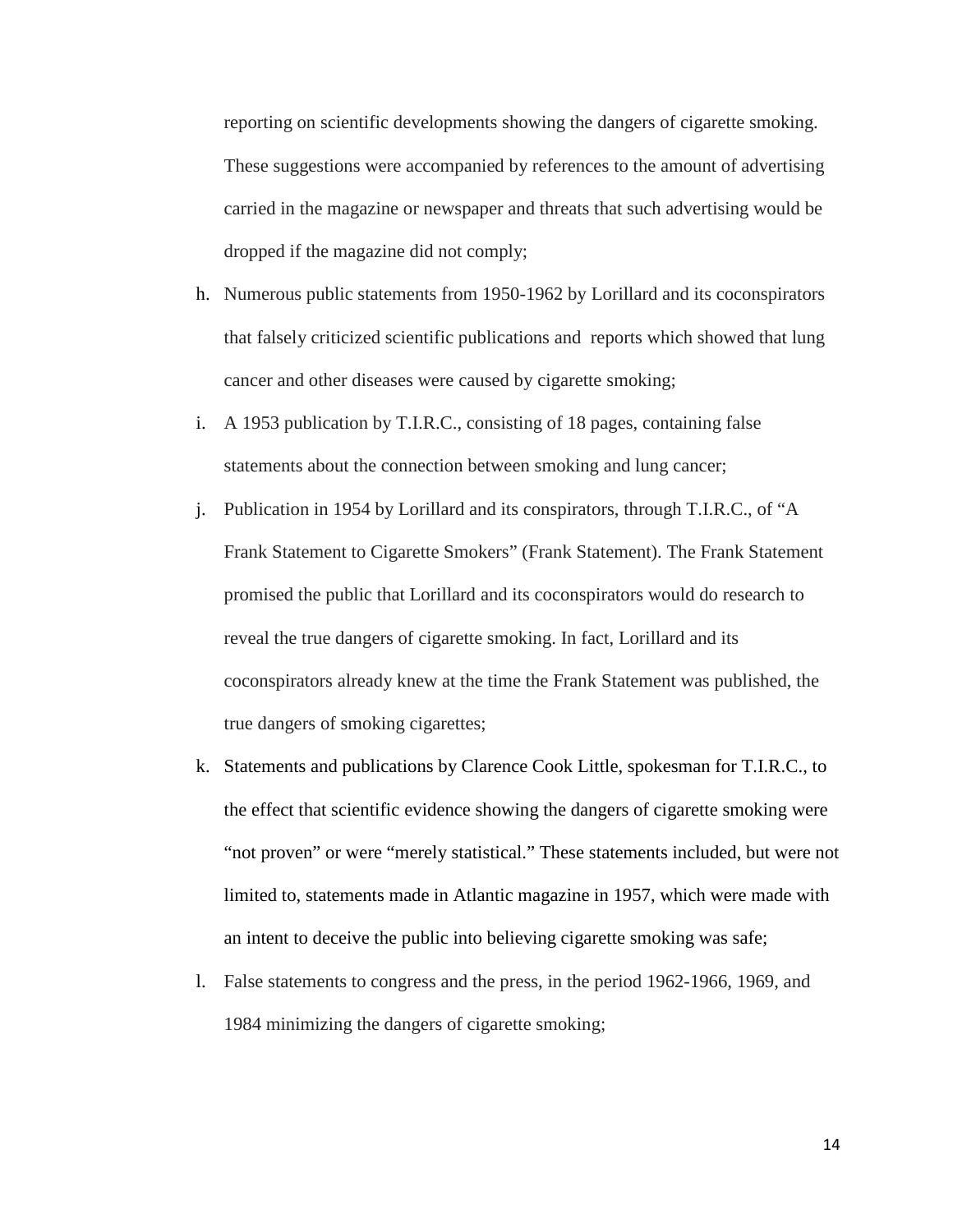- m. A statement by Lorillard's coconspirator R.J. Reynolds in 1964, before a congressional subcommittee, that "[m]any distinguished scientists are of the opinion that it has not been established that smoking causes disease," and claiming a "lack of clinical and laboratory scientific evidence of the relationship between smoking and health";
- n. Publication of an article in 1968, paid for by coconspirators, entitled "To Smoke or Not to Smoke—That Is Still the Question," in TRUE magazine which was designed to appear as a legitimate article by a genuine author. The article was in fact written by a sports writer who was also employed by Hill and Knowlton, the public relations firm behind the creation of T.I.R.C. This article deliberately misstated the known dangers of smoking;
- o. A statement by coconspirator R.J. Reynolds in 1982 that "science to date after much research including over \$100 million funded by our industry, indicates that no causal link [between smoking and human disease] has been shown," and that "there is absolutely no proof that cigarettes are addictive;"
- p. A 1984 national advertising campaign by coconspirator R.J. Reynolds, which asserted that "studies which conclude that smoking causes disease have regularly ignored significant evidence to the contrary;"
- q. A 1985 publication entitled "Of Cigarettes and Science" authored by Lorillard's coconspirator R.J. Reynolds, falsely stating that cigarettes do not cause heart disease, which publication was the subject of an F.T.C. charge of false advertising;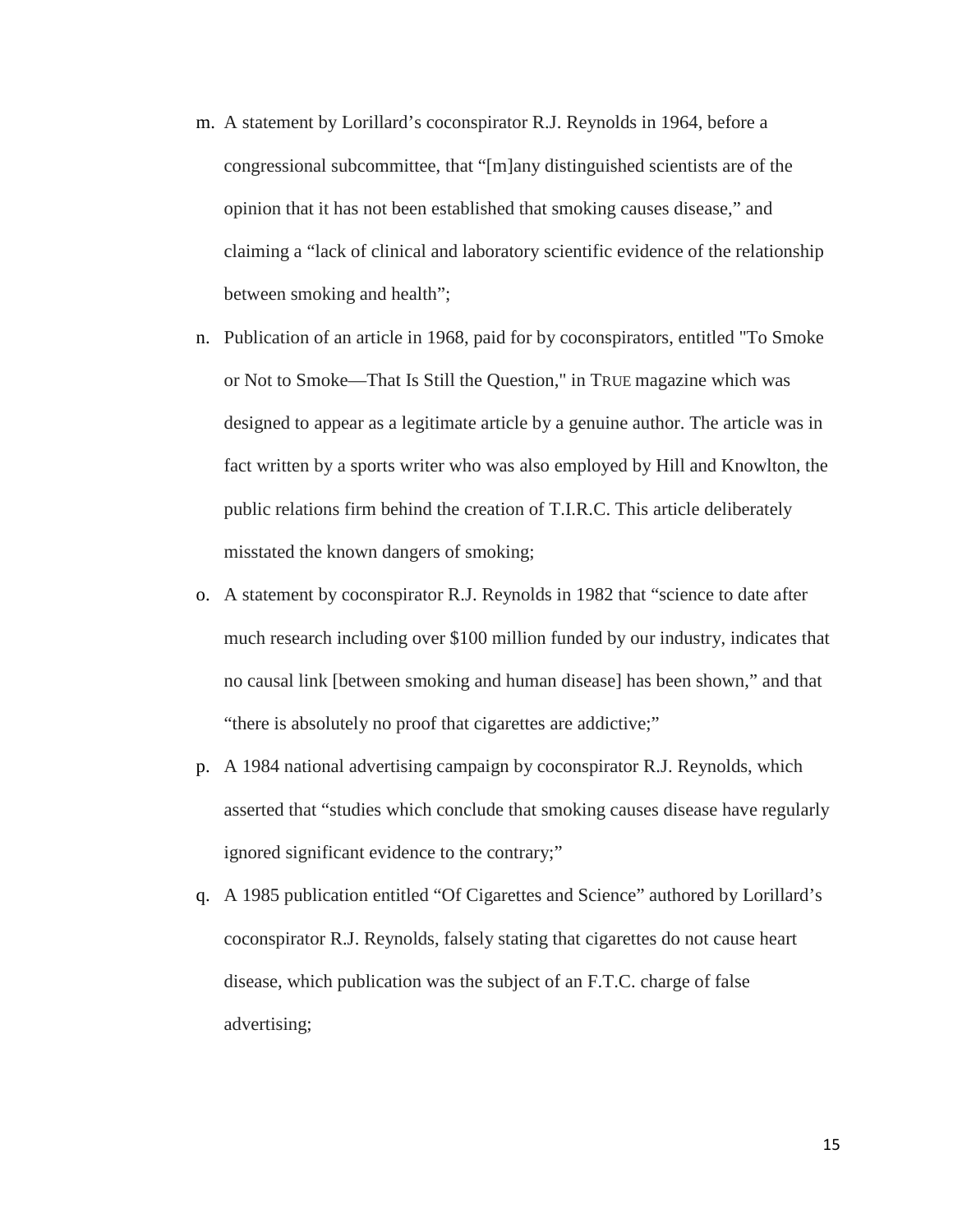- r. "Research Reports on Tobacco and Health" generated on behalf of the coconspirators by the Tobacco Institute, Inc. and published for many years, which disputed the known health consequences of smoking. These releases reported on the fringe medical theories of the cause of lung cancer, other than cigarettes, in order to assuage the public's fear regarding the deadly consequences of smoking cigarettes. These theories, as reported by the Tobacco Institute, on behalf of Lorillard and its coconspirators include, but are not limited to: that smoking lowers fatty substances in the lungs, that lung cancer is caused by a certain personality, and that emphysema is an outcome of childhood measles;
- s. Statements to congress in 1994 by Lorillard and its coconspirators denying the addictiveness and dangerousness of cigarettes; and
- t. Manufacture of cigarettes by Lorillard and its coconspirators, acting together or individually, with the purpose of controlling and manipulating the nicotine therein, in order to create and sustain addiction in smokers.
- 50. As a result of the conspiracy, Lorillard is responsible for the tortious and wrongful acts of the other coconspirators.
- 51. As a direct and proximate result of the Lorillard's role in the conspiracy to deceive the public about the harmful effects of smoking cigarettes, James Flavin contracted cancer and died.
- 52. Lorillard is therefore liable in damages to James Flavin, and the Plaintiff is entitled to recover the damages sought in this Complaint.

# *Prayer for Relief*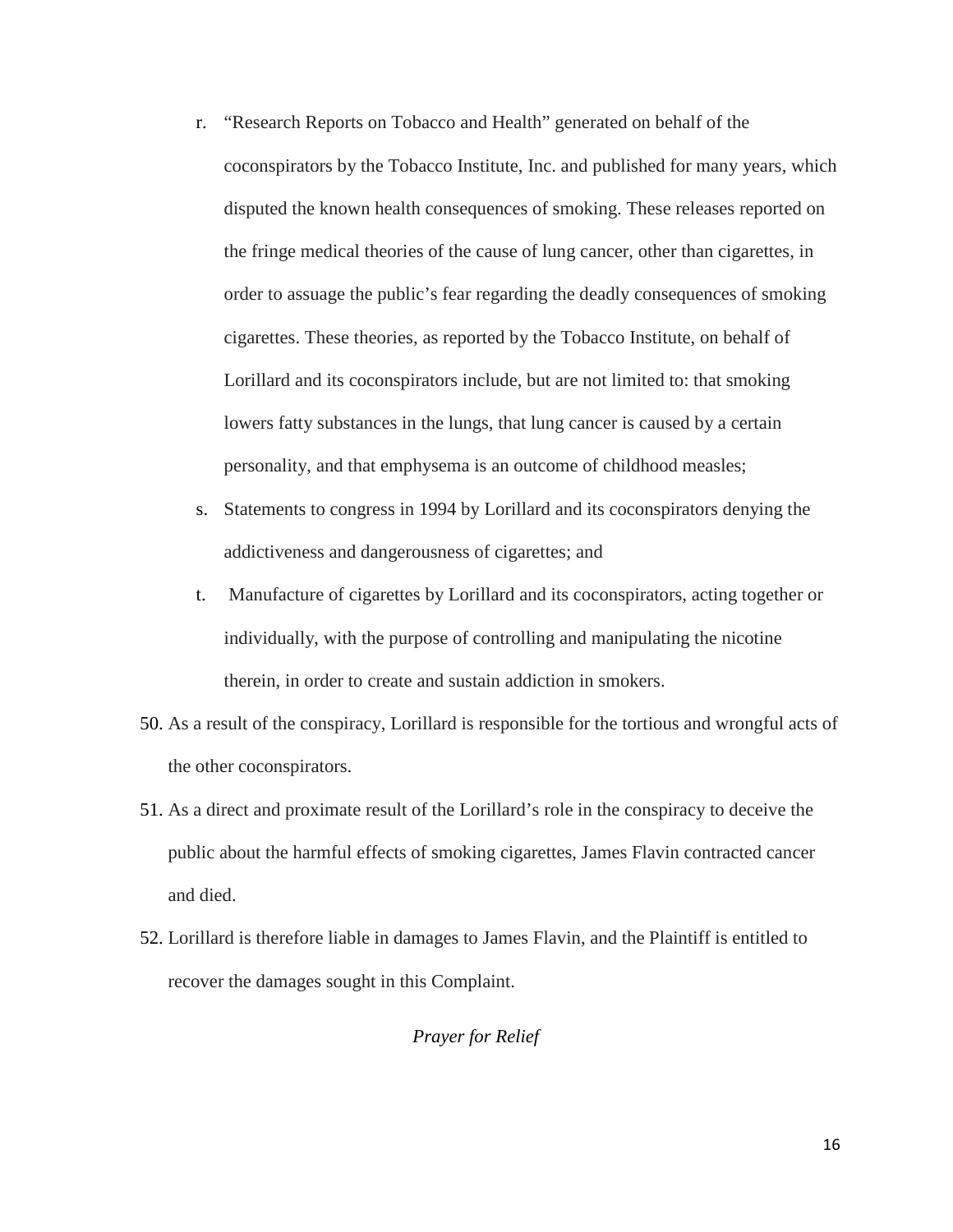Plaintiff Jane Flavin, as Personal Representative of the Estate of James Flavin, requests judgment against all Defendants for compensatory and punitive damages for all injuries and losses recoverable under G.L. c. 228, § 1 and G.L. c. 229, § 2, including, but not limited to:

- A) James Flavin's conscious pain and suffering;
- B) James Flavin's medical expenses and reasonable funeral and burial expenses;
- C) The loss to the Plaintiff and other persons entitled to recover of the reasonably expected net income, services, protection, care, assistance, society, companionship, comfort, guidance, counsel and advice which they would have received from the decedent had he not died from smoking-related injuries;
- D) Double or treble damages, costs, and attorneys' fees, pursuant to G.L. c. 93A, §9;
- E) All recoverable costs of this action and all legally recoverable interest; and
- F) Any other relief which the Court deems just and proper.

#### *DEMAND FOR JURY TRIAL*

Plaintiff demands a trial by jury of all claims so triable.

Respectfully Submitted,

Andrew Rainer, BBO #542067 Meredith K. Lever, BBO #691953